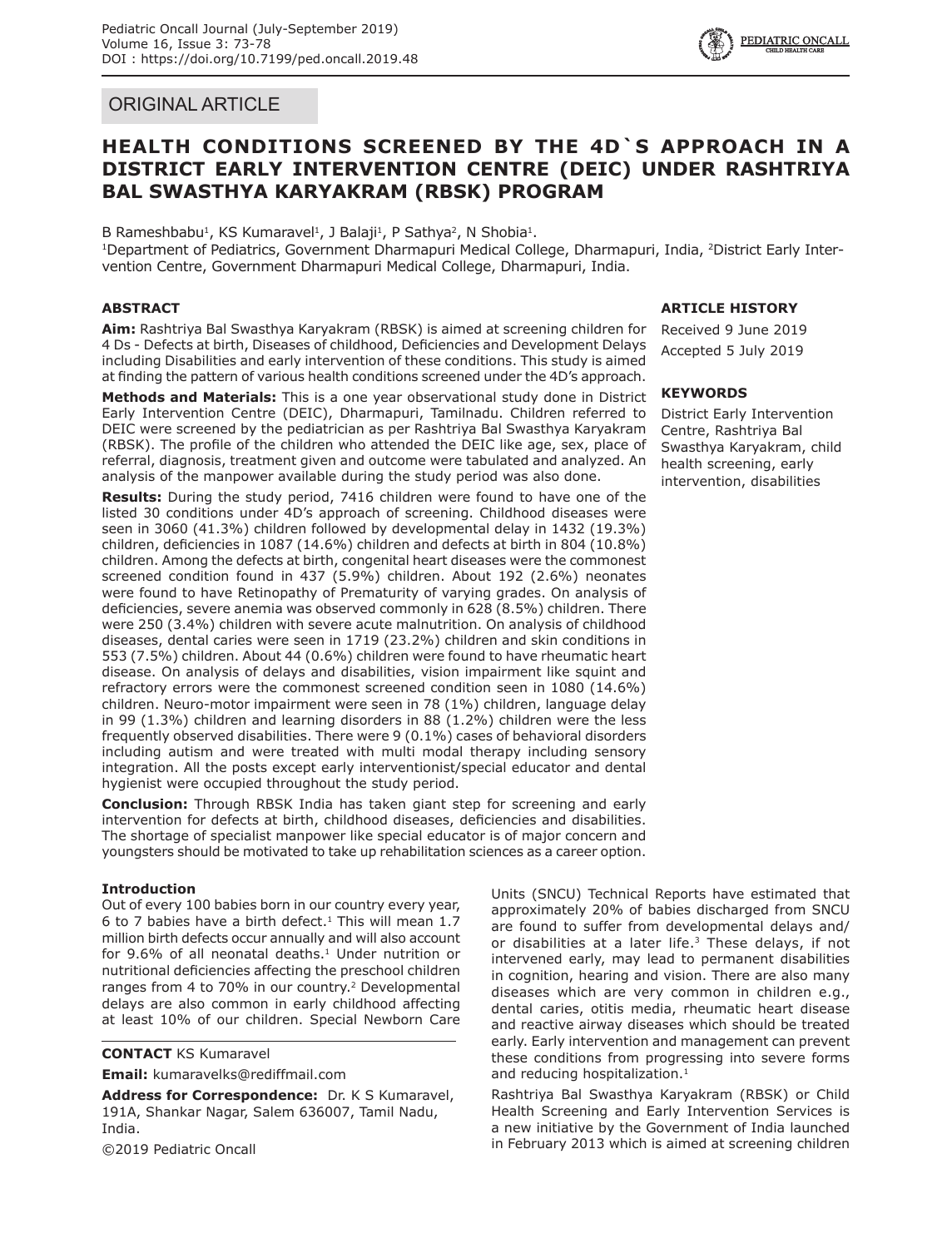for 4 Ds - Defects at birth, Diseases, Deficiencies and Development Delays including Disabilities.4 The target group under RBSK program is estimated to be 27 crore children under the age of 18 years and is divided into three age groups  $-0$  to 6 weeks, 6 weeks to 6 years and 6 years to 18 years.<sup>5</sup> Under its organizational structure, Accredited Social Health Activists (ASHA's) and Mobile Health Teams (MHT) will do the community screening, while the District Early Intervention Centers (DEIC) located in the District headquarters will screen, diagnose and treat children referred from the community. Further all neonates delivered in institutions will be screened by a pediatrician in Delivery Point Screening. DEICs are well equipped to attend to the children referred from the community and have the following specialists – Pediatrician, Medical Officer, Early Interventionist, Speech therapist, Audiologist, Optometrist, Lab technician, Dentist and a Dental Hygienist apart from the clerical staff. Children diagnosed with any of the 30 listed health conditions shall receive follow up treatment including surgeries at tertiary level, free of cost. The services provided by DEIC include occupational and physical, psychological, cognitive, audiological, language, vision, speech, and nutritional therapies apart from laboratory services. DEICs also provide other ancillary services like assistance in getting disability certificates.

Significant progress has been made in reducing mortality in children in the past decade. Further reduction in mortality is possible by early detection and management of health conditions in children. With improvements in health care facilities, the incidence of survival of infants with birth defects is increasing.<sup>6</sup> Also, the burden due to non-communicable diseases will greatly increase in India unless early and appropriate interventions are made.<sup>6</sup>

This study is aimed at finding out the pattern of various health conditions screened under the 4D's approach in children attending the DEIC in our hospital. An analysis of the specialist manpower available during the study period was also done.

#### **Methods & Materials**

This was a one year observational study done from Jan 2018 to Dec 2018 in DEIC, Govt. Dharmapuri Medical College Hospital, Dharmapuri, Tamilnadu. Dharmapuri is one of the backward districts situated in northern Tamilnadu and has 8 blocks. Each block has one male and one female doctor heading a MHT. These MHTs carry out the screening of children in their block and refer children suspected or identified with any of the 30 conditions to the DEIC. The study population was formed by the children with any one of the 30 conditions referred to DEIC from the peripheral RBSK units, neonates screened at Delivery Point Screening in the hospital, children referred form the pediatric out-patient clinic and also children who come on their own. On arrival at DEIC, children were screened by the pediatrician as per RBSK operational guidelines and appropriate treatment was given. $<sup>7</sup>$  Elaborate</sup> guidelines for setting up and functioning of a DEIC are clearly given by RBSK.<sup>7</sup> The profile of the children who attended the DEIC like age, sex, place of referral, diagnosis, treatment given and outcome were tabulated and analyzed. An analysis of the manpower available

during the study period was also done.

#### **Results**

The results are tabulated in Tables 1 & 2. During the study period, 7416 children who attended the DEIC were found to have one of the 30 conditions under 4D's approach of screening. There was no referral from ASHA's during the study period, as all the MHTs in the district were manned by medical graduates.

On analysis of the 30 conditions screened under 4D's approach, childhood diseases were seen in 3060 (41.3%) children followed by developmental delay in 1432 (19.3%) children, deficiencies in 1087 (14.6%) children and defects at birth in 804 (10.8%) children. There were 523 neonates screened for Retinopathy of Prematurity (ROP) during the study period and 192 (2.6%) neonates were found to have ROP of varying grades. Three neonates were treated with laser photo-coagulation therapy and 6 neonates were treated with injections of bevacizumab. Rest of the cases with ROP resolved spontaneously. There were 250 (3.4%) children with severe acute malnutrition and they were treated in the Nutritional Rehabilitation Centre attached to the hospital. There were 44 (0.6%) children with rheumatic heart disease and they were registered for penicillin prophylaxis. There were 9 (0.1%) cases of behavioral disorders including autism screened during the study period and were treated with multi modal therapy including sensory integration and occupational therapy. RBSK has given a great impetus to the treatment of children with disabilities like autism. Elaborate guidelines were given for establishment of specialized therapies like sensory integration therapy.<sup>7</sup> All the other developmental delays like cognitive delays, language delays, behavioral disorders and learning disorders were diagnosed and treated with the help of Psychiatry department in the hospital and the psychologist attached to the DEIC.

There were 1033 (13.9%) children screened with other conditions like tongue tie, polydactyly, betathalassemia, congenital hypothyroidism, sickle cell anemia, obesity, phimosis, dermoids, hydronephrosis, microcephaly, dwarfism, hypospadias, undescended testis, osteogenesis imperfecta and bed wetting. These children were also enrolled and treated in DEIC.

On analysis of the human resources available in the DEIC, the posts of Pediatrician, medical officer, dentist, physiotherapist, optometrist and lab technician were occupied throughout the study period. The post of early interventionist and dental hygienist were vacant throughout the study period. The services of audiologist/speech therapist and psychologist were frequently not available during the study period and frequent resignations and new appointments were noted in these posts in the past also.

#### **Discussion**

In the world, 64.3 children per thousand live births are born with birth defects every year.<sup>1</sup> India with about 26 million births per year will have the largest share of birth defects in the world. RBSK program has undertaken the early identification and treating these defects at birth, which will yield rich dividends in nurturing the health of our children. In our study of screening of children under 4D's approach, about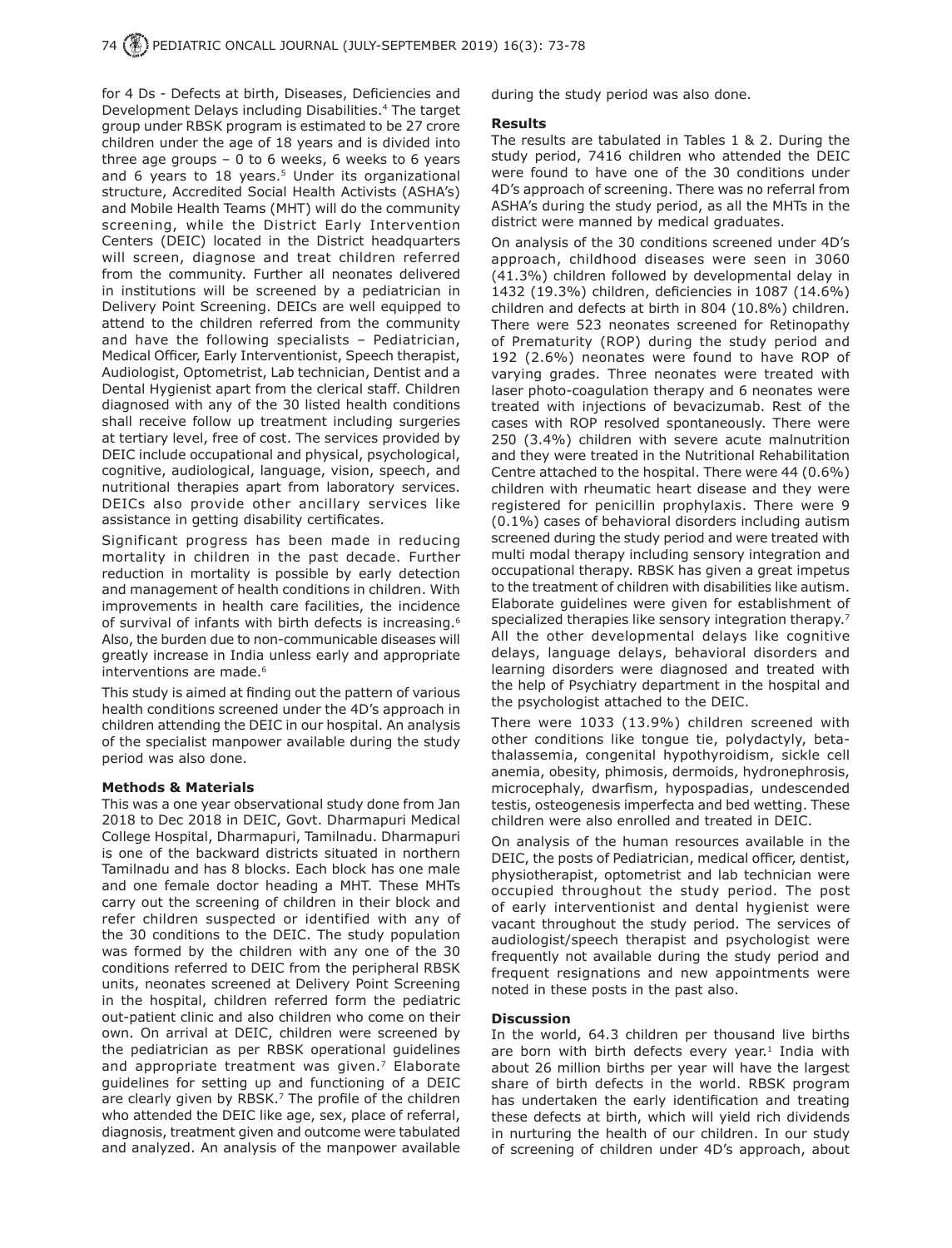**Table 1.** Profile of children attending DEIC, pattern of referral, human resources availability and surgically treated conditions

| Age and sex distribution of study group  |                          |
|------------------------------------------|--------------------------|
| Age group                                | Total $(% )$             |
| $0 - 6$ weeks                            | 1033 (13.9%)             |
| 6 weeks $-6$ years                       | 2586 (34.9%)             |
| $6 - 18$ years                           | 3797 (51.2%)             |
| Total                                    | 7416                     |
| <b>Pattern of referral to DEIC</b>       |                          |
| <b>Place of referral</b>                 | No (% )                  |
| Mobile health teams                      | 4740 (63.9%)             |
| Health facility/Delivery point           | 275 (3.7%)               |
| Self-referral to DEIC                    | 2401 (32.47%)            |
| Total                                    | 7416                     |
| <b>Human Resources available in DEIC</b> |                          |
| <b>Specialist</b>                        | <b>Availability</b>      |
| Pediatrician                             | Available                |
| Medical Officer                          | Available                |
| Dentist                                  | Available                |
| Dental hygienist                         | Not available            |
| Optometrist                              | Available                |
| Physiotherapist                          | Available                |
| Lab technician                           | Available                |
| Early interventionist                    | Not available            |
| Psychologist                             | Frequently not available |
| Audiologist & Speech therapist           | Frequently not available |
| <b>4D's Conditions screened</b>          |                          |
| Defects at birth                         | 804 (10.8%)              |
| Deficiencies                             | 1087 (14.6%)             |
| Childhood diseases                       | 3060 (41.3%)             |
| Developmental delays and disabilities    | 1432 (19.3%)             |
| Others                                   | 1033 (13.9%)             |
| Total                                    | 7416                     |
| <b>Conditions treated surgically</b>     |                          |
| <b>Condition</b>                         | <b>Surgery done (No)</b> |
| Neural Tube Defect                       | $\overline{2}$           |
| Club foot                                | 28                       |
| Cleft palate & lip                       | 18                       |
| Congenital Cataract                      | $\overline{2}$           |
| Congenital Heart Diseases                | 50                       |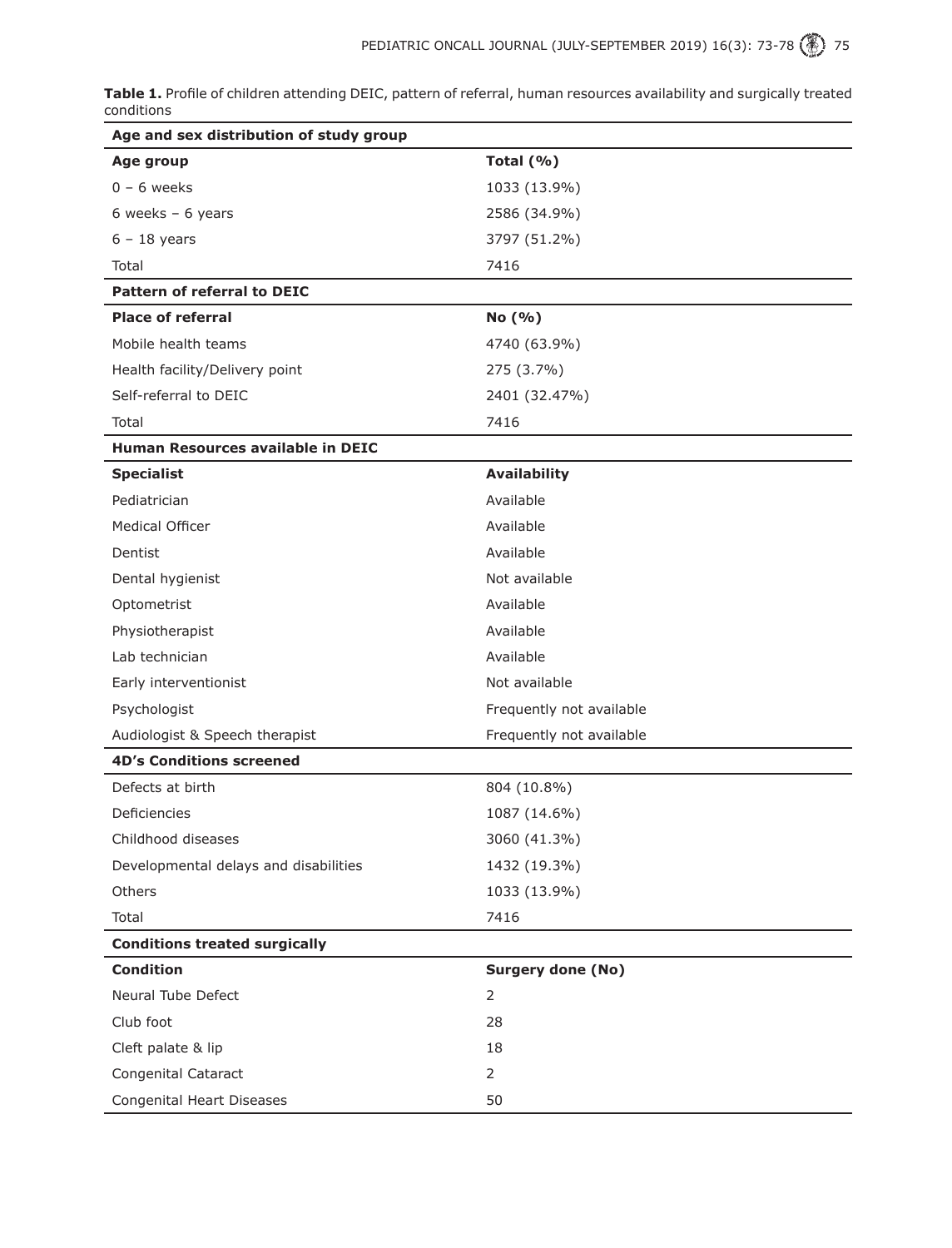| SI. No                                       | <b>Condition</b>                         | No (%)       |  |  |  |
|----------------------------------------------|------------------------------------------|--------------|--|--|--|
| <b>Defects at birth</b>                      |                                          |              |  |  |  |
| $\mathbf{1}$                                 | Neural Tube Defect                       | 24 (0.3%)    |  |  |  |
| 2                                            | Down's Syndrome                          | 29 (0.4%)    |  |  |  |
| 3                                            | Cleft Lip & Palate                       | 32 (0.4%)    |  |  |  |
| 4                                            | Club Foot                                | 72 (1%)      |  |  |  |
| 5                                            | Developmental Dysplasia of the hip       | $5(0.1\%)$   |  |  |  |
| 6                                            | Congenital Cataract                      | $5(0.1\%)$   |  |  |  |
| 7                                            | <b>Congenital Deafness</b>               | $8(0.1\%)$   |  |  |  |
| 8                                            | Congenital Heart Diseases                | 437 (5.9%)   |  |  |  |
| 9                                            | Retinopathy of Prematurity               | 192 (2.6%)   |  |  |  |
|                                              | Total                                    | 804 (10.8%)  |  |  |  |
| <b>Deficiencies</b>                          |                                          |              |  |  |  |
| 10                                           | Severe Anemia                            | 628 (8.5%)   |  |  |  |
| 11                                           | Vitamin A Deficiency (Bitot's Spot)      | $9(0.1\%)$   |  |  |  |
| 12                                           | Vitamin-D Deficiency                     | 18 (0.2%)    |  |  |  |
| 13                                           | Severe acute malnutrition                | 250 (3.4%)   |  |  |  |
| 14                                           | Goiter                                   | 182 (2.4%)   |  |  |  |
|                                              | Total                                    | 1087 (14.6%) |  |  |  |
| <b>Childhood diseases</b>                    |                                          |              |  |  |  |
| 15                                           | <b>Skin Conditions</b>                   | 553 (7.5%)   |  |  |  |
| 16                                           | Otitis Media                             | 185 (2.5%)   |  |  |  |
| 17                                           | <b>Rheumatic Heart Disease</b>           | 44 (0.6%)    |  |  |  |
| 18                                           | Reactive Airway Disease                  | 401 (5.4%)   |  |  |  |
| 19                                           | <b>Dental Caries</b>                     | 1719 (23.2%) |  |  |  |
| 20                                           | Convulsive Disorders                     | 158 (2.1%)   |  |  |  |
|                                              | Total                                    | 3060 (41.3%) |  |  |  |
| <b>Developmental delays and disabilities</b> |                                          |              |  |  |  |
| 21                                           | Vision impairment                        | 1080 (14.6%) |  |  |  |
| 22                                           | Hearing impairment                       | 49 (0.6%)    |  |  |  |
| 23                                           | Neuro Motor impairment                   | 78 (1.0%)    |  |  |  |
| 24                                           | Motor Delay                              | 12 (0.2%)    |  |  |  |
| 25                                           | Cognitive Delay                          | $9(0.1\%)$   |  |  |  |
| 26                                           | Language Delay                           | 99 (1.3%)    |  |  |  |
| 27                                           | Behavior Disorder (Autism)               | $9(0.1\%)$   |  |  |  |
| 28                                           | Learning Disorder                        | 88 (1.2%)    |  |  |  |
| 29                                           | Attention Deficit Hyperactivity Disorder | $8(0.1\%)$   |  |  |  |
|                                              | Total                                    | 1432 (19.3%) |  |  |  |
| 30                                           | Others                                   | 1033 (13.9%) |  |  |  |

| Table 2. Health Conditions screened by 4D's approach |  |  |  |  |
|------------------------------------------------------|--|--|--|--|
|------------------------------------------------------|--|--|--|--|

41.3% children had childhood diseases followed by developmental delays and disabilities (19.3%). In the childhood diseases we observed dental caries (23.2%) as the commonest condition followed by skin conditions (7.5%). In a community study by Tiwari in Madhya Pradesh, skin diseases (64%) were more prevalent than dental caries (6.8%).<sup>8</sup> In another study by Sambo et al, skin conditions had a prevalence of 21%.<sup>9</sup>

was observed commonly followed by severe acute malnutrition (3.4%). In a study from the Nutritional rehabilitation Centre attached to this institute in the year 2014, an incidence of 5.1% was noted for SAM.10

On analysis of defects at birth, congenital heart diseases had a prevalence of 5.9%. The prevalence varied from study to study depending on the study population. In a hospital based study the incidence reported was 3.9/1000 live births.<sup>11</sup> In a community

On analysis of deficiencies, severe anemia (8.5%)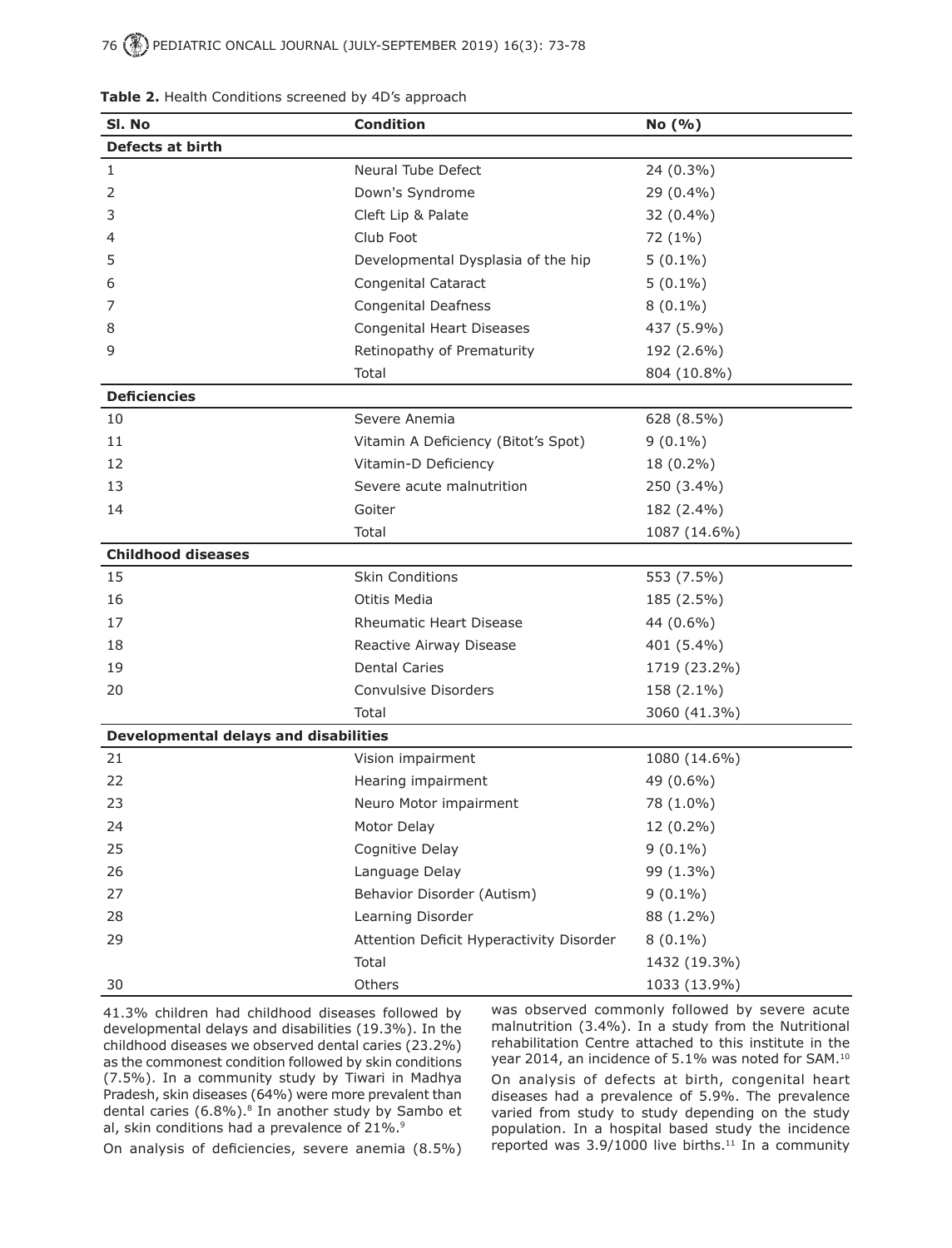based studies, the prevalence ranged from 0.8 to 5.2 per 1000 population.<sup>12,13</sup>

On analysis of developmental delays and disabilities, visual impairment conditions like squint and refractory errors (14.6%) were commonly observed. About 6.2% of children were found to have language delay in a study by Sidhu M.14 In our study we have reported an incidence of 1.2% for learning disorders. Learning disorder is a neurological disorder that affects the brain's ability to receive, process, store and respond to information. Various other studies done by Mogasale, Choudhary, Roongpraiwan, Shayawitz and Berger have reported a prevalence of 11.2%, 7.47%, from 6.9% to 9.0%, 6.3%, around 7% and 9,9% respectively15,16,17,18,19 for learning disorders. The large degree of variations in the prevalence depends on the study population and the awareness among the school teachers and parents about learning disorder. The behavioral disorders like autism were found to have 0.1% prevalence in this study. A study by Poovathinal reported 0.23% prevalence in semi-urban India.20 The disabilities found in this study may represent only the tip of the iceberg. More intensive screening and sensitization of teachers and parents will help in identification of more children with these problems.

The manpower analysis during the study period found that the post of early interventionist/special educator was vacant throughout the study period. The other posts of speech therapist/audiologist and psychologist were frequently vacant during the study period. Studies by Parmar and Bijaya Kumar Panigrahy also reported manpower deficiencies in DEIC.<sup>21,22</sup> The shortage of specialist manpower especially in semi-urban and rural locations is a serious handicap to the treatment of children with disabilities. With the implementation of DEIC, the needs for these specialist manpower has increased tremendously across the country.

The major achievements of this DEIC were the surgeries done for congenital heart diseases, congenital cataract, club foot, cleft palate/lip and neural tube defects. Other treatments in the DEIC include distribution of hearing aids and spectacles, growth hormone replacement therapy and transfusion and iron chelation for thalassemia.

## **Conclusion**

Under 4D's approach of screening childhood diseases were the commonest condition screened. The idea of early intervention is to intervene early and minimize disabilities. Once the disability has already been established then the intervention will include enhancement of child development to reach the highest potential and prevent progression to handicap. Through RBSK India has taken giant step for screening and early intervention for childhood defects, diseases, deficiencies and disabilities. The unique feature of the RBSK Services is the continuum of care extending from birth to first 18 years of age. The shortage of specialist manpower like speech therapist and special educator in semi-urban and rural locations is of concern and youngsters should be motivated to take up rehabilitation sciences as a career option.

#### **LIMITATION**

This is a hospital based study and not a community

study. So the prevalence of the defects and disabilities in the community cannot be estimated.

# **Compliance with Ethical Standards Funding:** None **Conflict of Interest:** None

#### **References :**

- 1. Christianson A, Christopher P. Howson, Bernadette Modell, The hidden toll of dying and disabled children, March of Dimes Global Report on birth defects. 2006. Available at URL: https://www.marchofdimes.org/global-reporton-birth-defects-the-hidden-toll-of-dying-and-disabledchildren-full-report.pdf. Accessed on 4th July 2019
- 2. National Family Health Survey (NFHS-4), 2015-16. Available from: http://rchiips.org/NFHS/NFHS-4Reports/ India.pdf. Accessed on 4th July 2019
- 3. Khurmi M, Khanna R, Khera A. First Technical Report of Special Newborn Care Units (SNCUs) in India. 2011. DOI: 10.13140/2.1.1715.3280
- 4. Operational guidelines Rastriya Bal swasthya karyakram (RBSK) Child Health Screening and Intervention Services under NRHM, Ministry of Health and Family welfare, Feb 2013.Available from: https://nhm.gov.in/images/ pdf/programmes/child-health/guidelines/Rastriya-Bal-Swasthya-Karyakram(RBSK).pdf Accessed on 4th July 2019
- 5. Elementary Education in India, 2012, DISE 2010-11: Flash Statistics, NUEPA & DSEL, MoHRD, GOI. and State Report Cards: 2010-11. Available from: http://www.dise. in/Downloads/Publications/Publications%202010-11/ Flash%20Statistics-2010-11.pdf. Accessed on 4th July 2019
- 6. Verma IC, Anand NK, Kabra M, Menon PSN, Sharma N. Study of Malformations and Down syndrome in India (SOMDI): Delhi Region. Ind J Hum Genet, 1998, 4, 84-87.
- 7. Rashtriya Bal Swasthya Karyakram. Setting up District Early Intervention Centers- Operational Guidelines. 2019. Available from: http://nrhmharyana. gov.in/WriteReadData/RBSK/OPERATIONAL%20 GUIDELINES%20DEIC.pdf. Accessed on 5th June 2019.
- 8. Tiwari J, Jain A, Singh Y, Soni AK. Estimation of magnitude of various health conditions under 4Ds approach, under RBSK Programme in Devendranagar block of Panna District, Madhya Pradesh, India. Int J Community Med Public Health 2015;2(3):228-33.
- Sambo MN, Idris SH, Umar AA, Olorukooba AA. Prevalence of scabies among school-aged children in Katanga rural community in Kaduna state, Northwestern Nigeria. Ann Nigerian Med 2012;6:26-9
- 10. Ganesh J, Kumaravel K S, Balaji J, Rameshbabu B, Nedunchelian K. Clinical profile of children with Severe Acute Malnutrition attending Nutritional Rehabilitation Centre in Dharmapur: Int J Pediatr Res 2016; 3(2):95-99.
- 11. Khalil A, Aggarwal R, Thirupuram S, Arora R. Incidence of congenital heart disease among hospital live births in India. Indian Pediatr 1994; 31:519-527.
- 12. Gupta I, Gupta ML, Parihar A, Gupta CD. Epidemiology of rheumatic and congenital heart disease in school children. J Indian Medical Assoc 1992; 90: 57-59.
- 13. Vashishtha VM, Kalra A, Kalra K, Jain VK. Prevalence of congenital heart disease in school children. Indian Pediatr